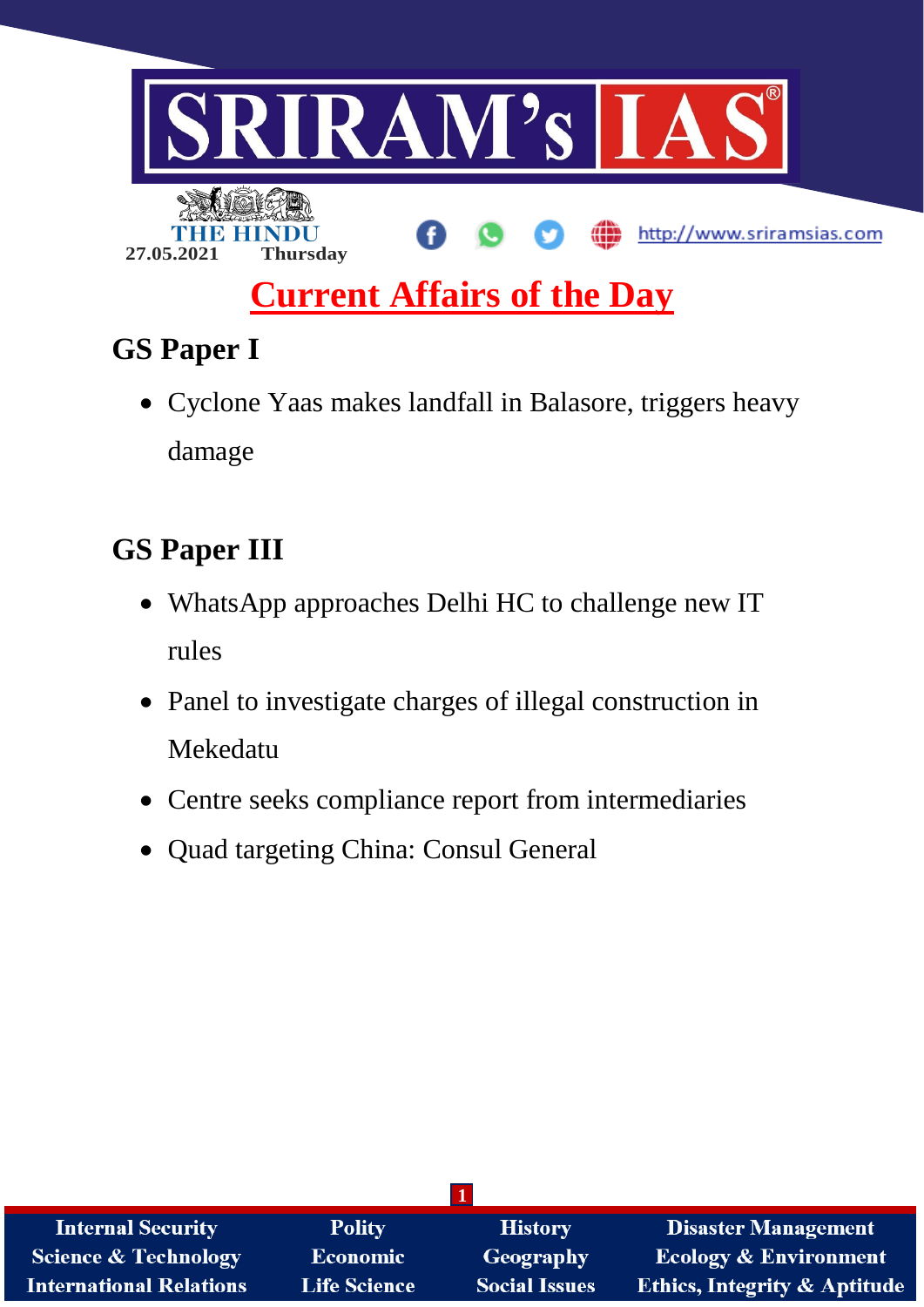

The 'Very Severe Cyclonic Storm' Yaas that made landfall south of Balasore in Odisha on Wednesday tore into the border regions of West Bengal and Odisha and weakened into a cyclonic storm, leaving a trail of destruction in its wake on the eastern coast.

## **Highlights:**

- 1. National Disaster Response Force and Army personnel joined the rescue and relief operations.
- 2. In Odisha, 128 villages in Balasore and Bhadrak districts were inundated following seawater ingress. The cyclone caused extensive damage to power transmission lines in coastal areas. Hundreds of thatched houses were ravaged.
- 3. Yaas battered the tree cover while passing through Balasore and Mayurbhanj districts. Thousands of big trees were uprooted.

## **WhatsApp approaches Delhi HC to challenge new IT rules**

Instant messaging app WhatsApp has approached the Delhi High Court challenging the Central government's new Information Technology Rules, 2021, which include a requirement for social media platforms to compulsorily enable "the identification of the first originator of the information" in India upon government or court order.

## **Highlights:**

- 1. The Facebook-owned company argued that this provision forces it "to break end-to-end encryption on its messaging service, as well as the privacy principles underlying it, and infringes upon the fundamental rights to privacy and free speech of the hundreds of millions of citizens using WhatsApp to communicate privately and securely".
- 2. While this is the first major tech company to challenge the new IT rules, the Delhi HC is already seized of petitions by several news portals, such as The Wire, The News Minute, Quint Digital Media Limited and the Foundation for Independent Journalism, over its attempt to regulate digital news media. The petitions claimed that the new rules seek to regulate online news portals by imposing a vaguely worded "Code of Ethics".

| <b>Internal Security</b>        | <b>Polity</b>       | <b>History</b>       | <b>Disaster Management</b>              |
|---------------------------------|---------------------|----------------------|-----------------------------------------|
| <b>Science &amp; Technology</b> | <b>Economic</b>     | Geography            | <b>Ecology &amp; Environment</b>        |
| <b>International Relations</b>  | <b>Life Science</b> | <b>Social Issues</b> | <b>Ethics, Integrity &amp; Aptitude</b> |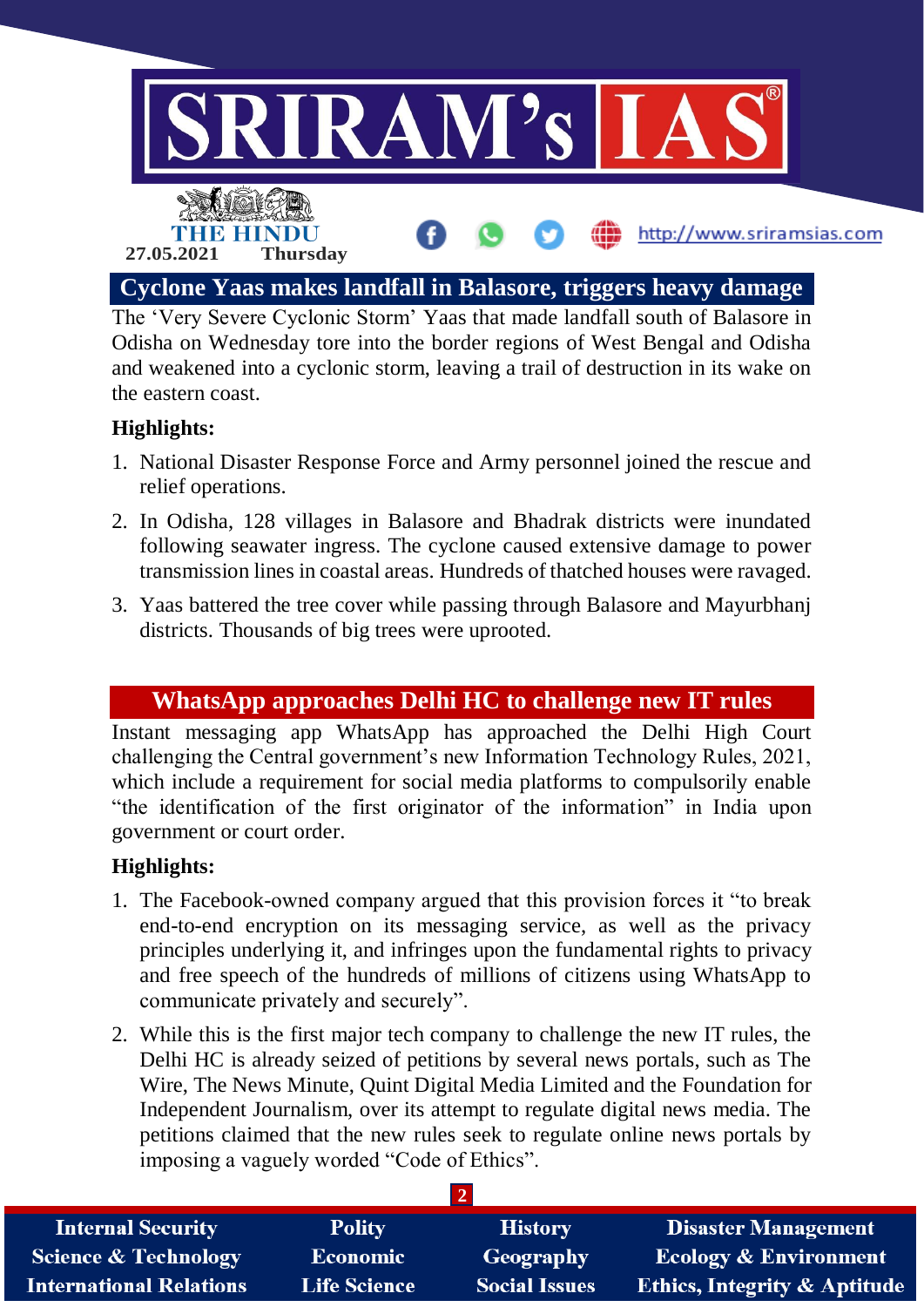

IHB HIN **27.05.2021 Thursday**



3. WhatsApp, in its plea, has contended that the new IT Rules violate the fundamental right to privacy guaranteed under Article 21 of the Constitution of India. It highlighted the landmark judgment of the Supreme Court in the K.S. Puttaswamy case, where it held that the right to privacy is a fundamental right guaranteed under the

# 'Violation of rights'

• WhatsApp has filed a plea contending that the new IT rules violate the fundamental right to privacy, and the right to freedom of speech and expression. It highlighted the landmark judgment of the Supreme Court in K.S. Puttaswamy case where it held that the right to privacy is a fundamental right

- "Requiring intermediaries to enable the identification of the first originator of the information in India on end-to-end encrypted messaging services constitutes a dangerous invasion of privacy," WhatsApp said

■ "Privacy is inextricably intertwined with the right to freedom of speech and expression because it protects people from retaliation for expressing unpopular but lawful views," it argued

Constitution. More recently, the Supreme Court affirmed that the right to privacy included the right to anonymity, it argued.

- 4. This eliminates the right of the hundreds of millions of Indian citizens using WhatsApp to maintain the privacy of their messages, which is antithetical to end-to-end encryption and the core privacy principles underlying it, the plea argued.
- 5. It further said enabling the identification of the first originator of information in India results in significant harm, including "breaking end-to-end encryption and chilling lawful speech".

## **Panel to investigate charges of illegal construction in Mekedatu**

The National Green Tribunal (NGT), Southern Zone, has appointed a joint committee to look into allegations of unauthorised construction activity taking place in Mekedatu, where the Karnataka government had proposed to construct a dam across the Cauvery River.

## **Highlights:**

Considering the allegations made in the news report, it said, "We are satisfied that there arises a substantial question of environment, which requires the interference of this Tribunal."

| <b>Internal Security</b>        | <b>Polity</b>       | <b>History</b>       | <b>Disaster Management</b>              |
|---------------------------------|---------------------|----------------------|-----------------------------------------|
| <b>Science &amp; Technology</b> | <b>Economic</b>     | Geography            | <b>Ecology &amp; Environment</b>        |
| <b>International Relations</b>  | <b>Life Science</b> | <b>Social Issues</b> | <b>Ethics, Integrity &amp; Aptitude</b> |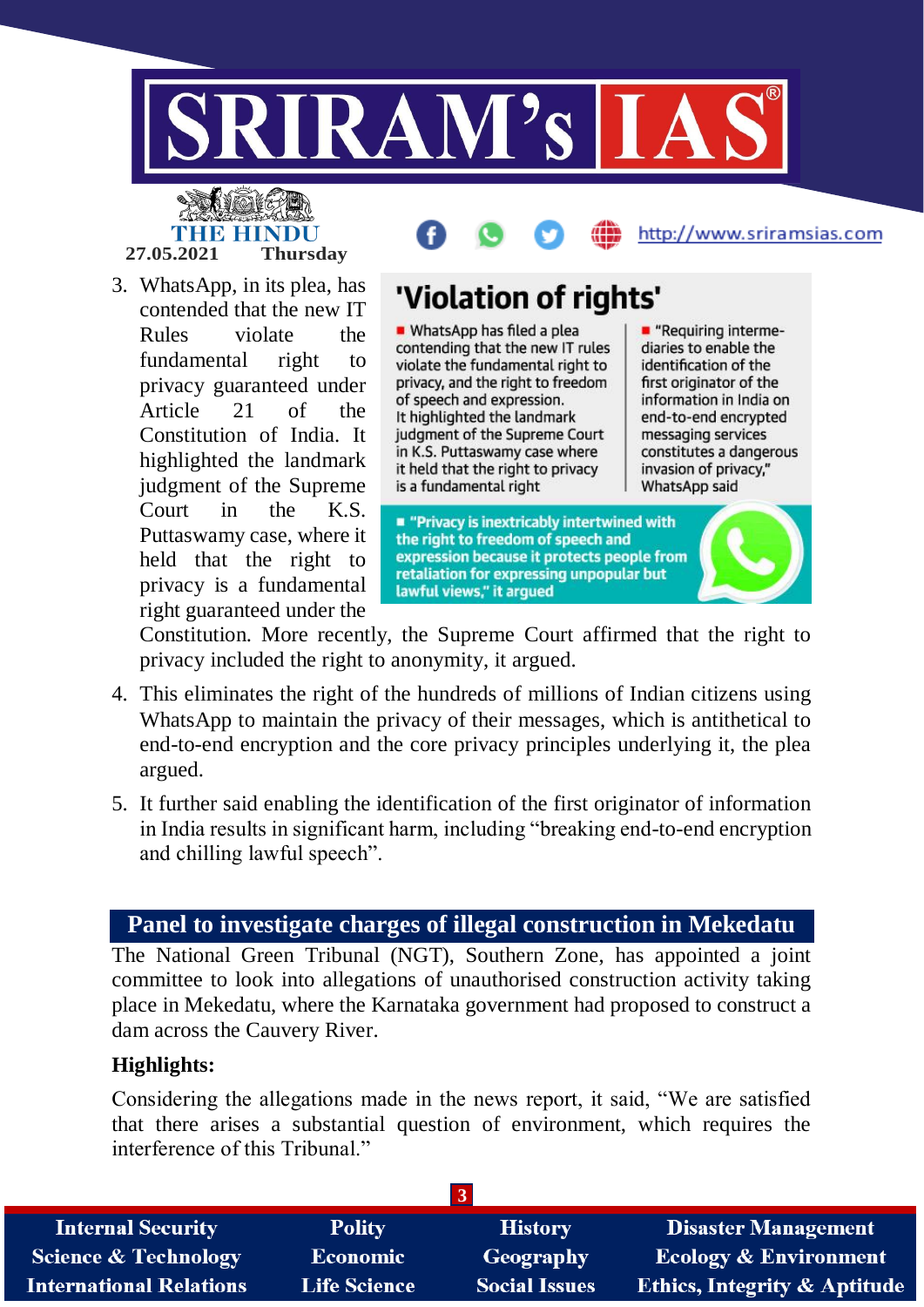

The Ministry of Electronics and Information Technology has written to all significant social media intermediaries who have over 50 lakh registered users in the country, requesting details of compliance with the new guidelines, despite several requests for extension from the industry.

## **Highlights:**

- 1. In a letter dated May 26, the Ministry sought confirmation and details, including contact details of the chief compliance officer, nodal contact person and resident grievance officer, "ASAP and preferably today itself", from all significant social media intermediaries (SSMIs).
- 2. Over the past two months, various industry bodies have written to the government seeking up to a one-year compliance window in view of the COVID-19 pandemic.
- 3. They stated that transition to the new rules required extensive capacity building, new operational models, product redesign, and personnel onboarding.

## **Quad targeting China: Consul General**

China's Consul General said it was "self-contradictory" to ask China to keep supply chains open, amid a current surge in Indian imports of supplies, while at the same time "threatening decoupling" between the Indian and Chinese economies.

#### **Highlights:**

- 1. He also hit out at the India-United States-Japan-Australia grouping, known as the Quad, describing it as "an attempt for containment".
- 2. As two of the world's largest vaccine producers, China and India have every reason to join hand and work for the final victory against the pandemic in our region and the world.
- 3. Since early April, Chinese firms had received orders for more than 60,000 oxygen concentrators from Indian firms, of which around half have been exported, in addition to more than 5,000 ventilators.

| <b>Internal Security</b>        | <b>Polity</b>       | <b>History</b>       | <b>Disaster Management</b>              |
|---------------------------------|---------------------|----------------------|-----------------------------------------|
| <b>Science &amp; Technology</b> | <b>Economic</b>     | Geography            | <b>Ecology &amp; Environment</b>        |
| <b>International Relations</b>  | <b>Life Science</b> | <b>Social Issues</b> | <b>Ethics, Integrity &amp; Aptitude</b> |